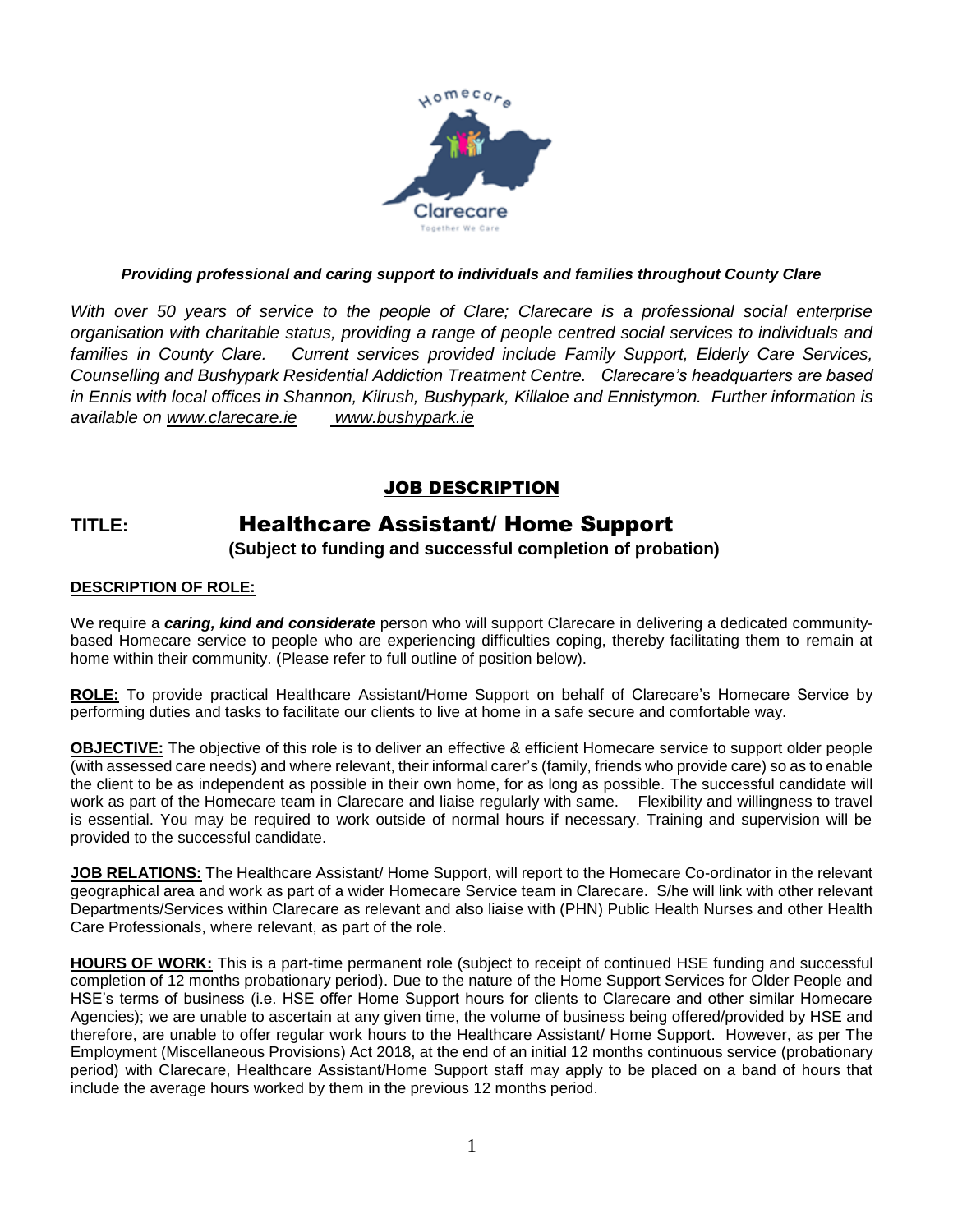A Healthcare Assistant/Home Support staff's normal hours of work will be as outlined on the Client Care Plan Assignment roster relevant to each Homecare client and hours of work provided are solely based on client needs. Amendments to assigned work hours/duties can only be made/approved by the Homecare Co-ordinator or designate. The Service reserves the right to alter these working hours/assigned duties from time to time based on the needs of the Client/Service.

**JOB LOCATION:** The position offered is based in the community providing Homecare services to vulnerable clients in the community. The successful candidate will be required to travel as part of their daily role and may be requested from time to time, to travel to other Clarecare centre locations in the course of his/her work as and when required e.g. for training purposes, etc. Therefore, a full clean current driver's licence, use of own vehicle for work purposes, and willingness to indemnify Clarecare re using your car for business purposes is essential for this role.

**Annual Leave:** The annual leave associated with the post is calculated as 8% annual leave entitlement based on the hours worked. Public Holidays entitlement applies where relevant.

## **RESPONSIBILITIES OF THE POSITION:**

#### **General Responsibilities:**

- To report to the Homecare Co-ordinator in your area or designate.
- To adhere to Clarecare policies and procedures in relation to all work as a Healthcare Assistant/Home Support Staff with Clarecare.
- To adhere to Safeguarding Vulnerable Persons at risk policy and Procedure.
- To adhere to safe procedures in the movement and handling of clients.
- To adhere to guidelines on Infection Control.
- The dignity, privacy, confidentiality, individuality and rights of the client shall be respected at all times by the Healthcare Assistant/Home Support staff member.
- Have a working knowledge of the Health Information and Quality Authority (HIQA) Standards as they apply to the role for example, Standards for Healthcare, National Standards for the Prevention and Control of Healthcare Associated Infections, Hygiene Standards etc and comply with associated Clarecare/HSE protocols for implementing and maintaining these standards as appropriate to the role.
- To maintain files in accordance with Clarecare standards in order to ensure that excellent record keeping practices are in place.
- To maintain the principles of confidentiality in all areas of work.
- To complete files and records as required by the Homecare Service Manager or designate.
- To support the work of the Homecare Service within Clarecare.
- To attend supervision sessions with the Homecare Co-ordinator or designate.
- To maintain professional boundaries in all work with colleagues, peers, external parties, etc.
- To perform such other duties appropriate to the office as may be assigned to you by the Homecare Coordinator or designate.
- Be caring, reliable, trustworthy, and deliver kindness, consideration and respect to all.
- A keen interest in providing high standards of care provision to elderly clients in a community setting.
- Self-motivated with a professional attitude working on his/her own initiative.
- By its nature home care requires Home Support / Health Carer Assistants to travel from place to place. S/he must therefore have the ability to do this, either by public transport or by their own means.
- Must have strong interpersonal and communication skills. Fluency in the English language is essential, to include both written and verbal language skills. All staff must be competent to communicate effectively with service users and communicate in a respectful and appropriate manner.

**Specific Responsibilities:** \*This role may involve some or all of the following. This is not intended as a complete list and is supplied for information only

• The Healthcare Assistant/Home Support staff will be briefed before undertaking any assignment with the specific tasks involved but in every case it is incumbent upon the employee to carry out the work in a safe and professional way and must adhere to the specific instructions as well as the policies and procedures of Clarecare e.g. "Code of Conduct for Carer's" and Clarecare's "Code of Conduct Policy including Staff Gifts, Tips, Loans and Will Bequests" and HSE Policy on "Safeguarding Vulnerable Persons at Risk Of Abuse", Dec 2014 and HSE Policy on "Safeguarding Children", Children First Act 2015 and any other relevant policies & procedures.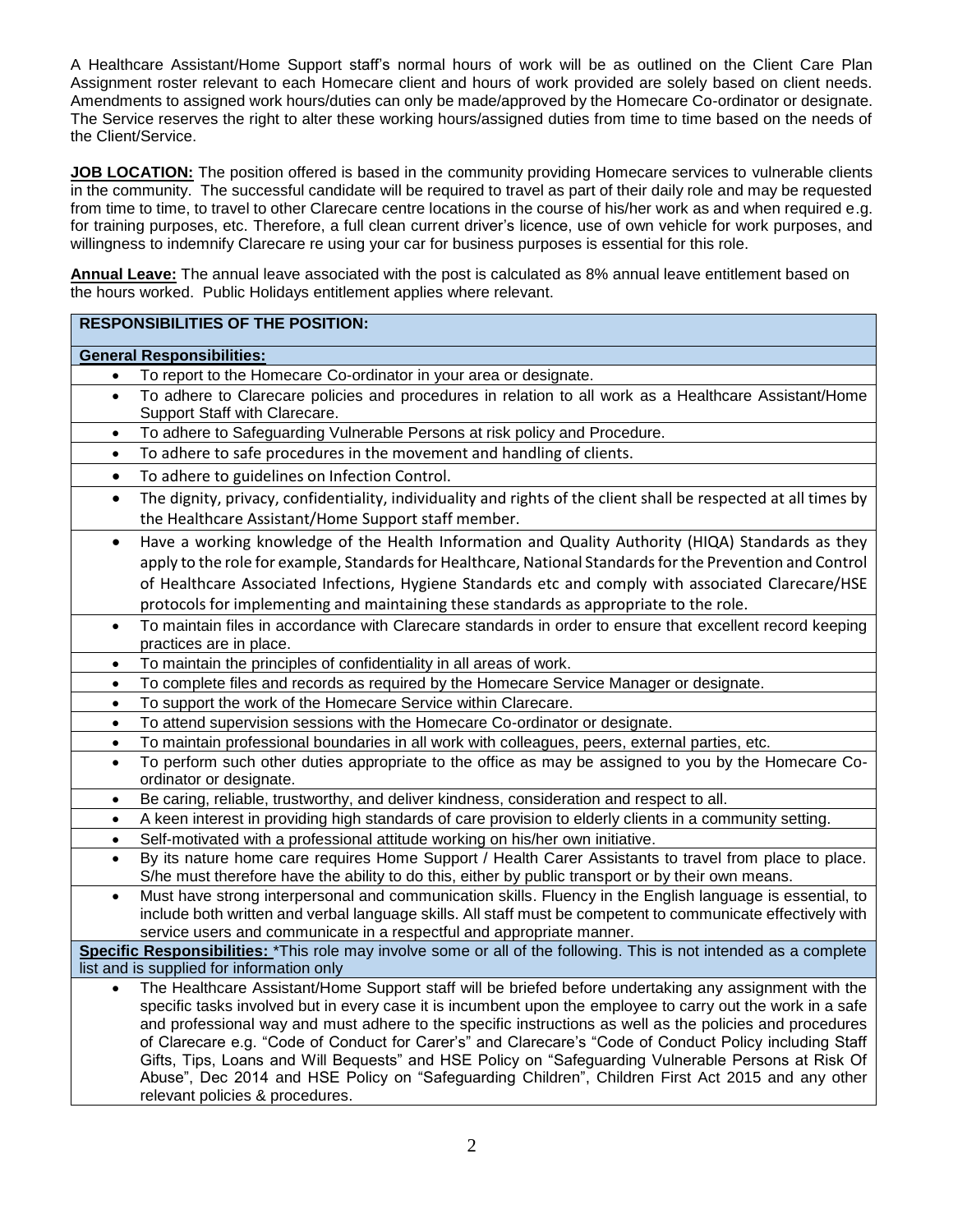- In order to carry out the role successfully, the Healthcare Assistant/ Home Support staff member must be aware of the needs and requirements of the client and must communicate successfully not only with the client but also with other stakeholders such as next of kin, other family members, and other healthcare professionals e.g. PHN's.
- The Healthcare Assistant/ Home Support has a responsibility to alert the Homecare Co-ordinator or designate as a matter of urgency, any changes or causes for concern in the client's condition.
- To report any accidents/incidents immediately to your Homecare Co-ordinator that may occur while providing care to the client in their own home.
- Assist clients to get up, dress and prepare them for their day which includes, washing, bathing, showering, oral care, grooming of clients, toileting, assisting with use of commode and emptying same.
- Continence management and assistance.
- Using manual handling equipment as relevant, once training has been received and confirmed by you e.g. hoist.
- Working with other care professionals such as PHN's, GPs, etc.
- Prompting with prescribed medication, when required.
- Assist clients with bedtime routine, including undressing and washing.
- Preparation of meals and assistance with same.
- General household duties e.g. bed making and laundry.
- Shopping and supplies management where relevant and maintain receipts for all such transactions.
- Records with accuracy and detail. Ability to keep accurate records of care visits in dedicated folder provided in clients home.
	- Commitment to own professional and personal development; A thorough training programme is provided to every member of the Clarecare Homecare team. This constitutes both initial and ongoing training and is a requirement of all staff.
- Be prepared to undertake training/certification as may be required and deemed necessary to meet the requirements of the post going forward.

## **REQUIREMENTS/ QUALIFICATIONS FOR THIS POSITION**

## **Essential Requirements:**

## **Qualifications:**

Candidates must possess the following qualifications/meet the following essential criteria relative to the Healthcare Assistant/Home Support role:

- (i) Be certified at QQI Level 5 in Health Service Skills or Healthcare Support or Community Care or Nursing Studies i.e. hold certification in 2 modules of Care of the Older Person **and** Care Skills Modules completed at the time of application. In addition, the remaining 6 modules (outlined below\*) must be completed within 11 months of taking up employment with Clarecare. **Or**
- (ii) Be certified at QQI Level 5 Certificate in Healthcare (**All 8 Modules completed – Major Award**) **Or**
- (iii) Hold a qualification from another jurisdiction that satisfies the above essential qualification requirements. Clarecare will recognise formal healthcare qualifications from outside of Ireland that are relevant to homecare provided they have comparable modules of an equivalent professional standard.

#### \***The below 2 Modules are mandatory for eligibility to this position:**

- Care of the Older Person
- Care Skills

**In addition,** each candidate must complete within 11 months of being employed with Clarecare, the following additional remaining QQI modules to ensure all 8 modules of Healthcare Support Course are completed as per Clarecare's regulations:

- Care Support
- Infection Prevention and Control
- Safety and Health at Works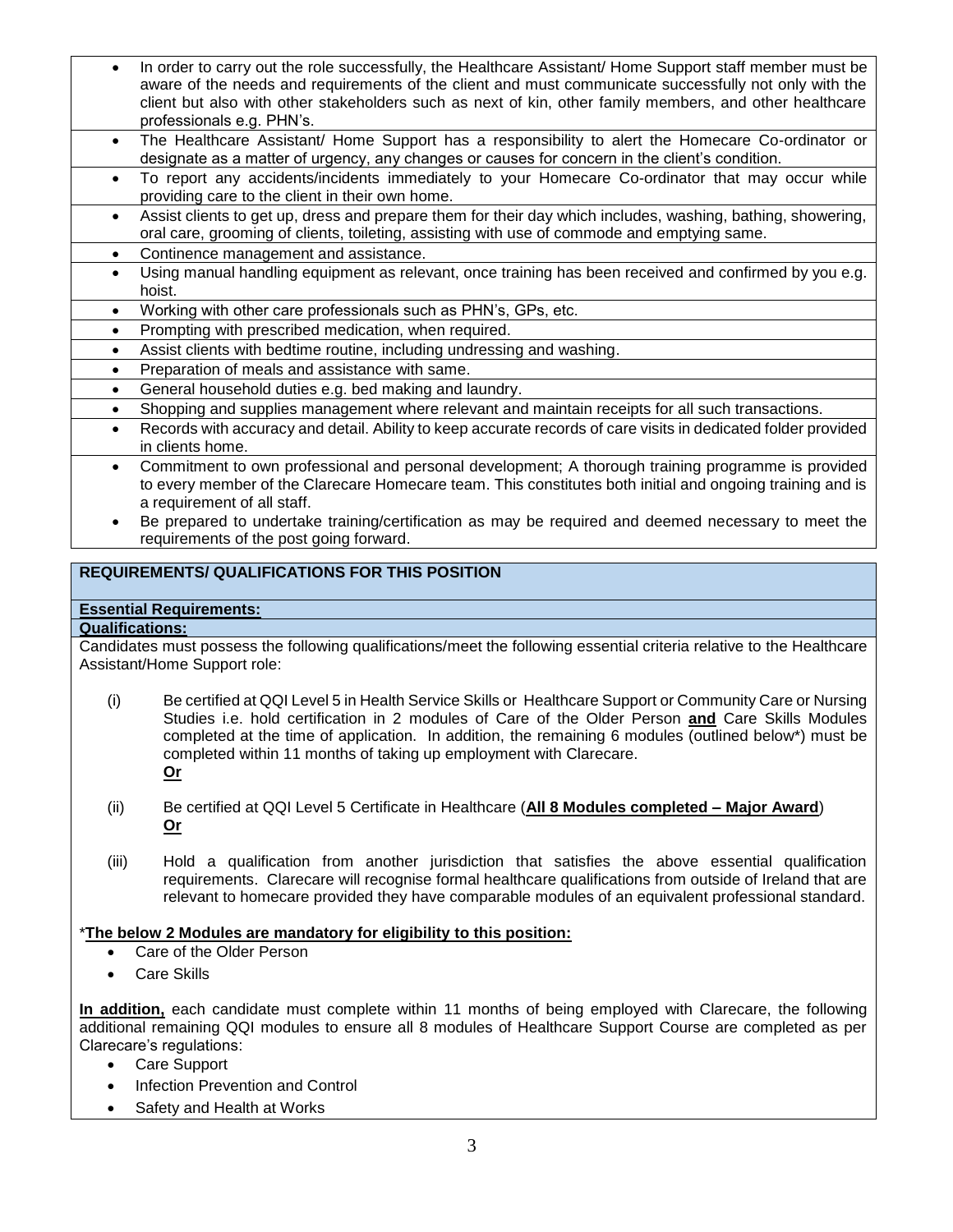- Palliative Care Support
- Activities of Living Patient care
- **Communications**

Essential Knowledge/ Skills/ Experience:

- Hold a minimum of 1 years' relevant experience of quality care provision gained in a Nursing Home/Hospital/Day Centre or community setting
- To hold current Manual Handling & Patient Moving & Handling certification. Current First Aid Training completed is desirable.
- Awareness and understanding of regulations and legislation within the Homecare profession.
- Awareness and understanding of safeguarding adults at risk policies & procedures
- Healthcare Assistant/ Home Support are frequently the only people that a client may see on a daily basis thus there is a responsibility to report any relevant information back to the Homecare Co-ordinator in the relevant geographical area. It should be clearly understood that the role requires a great deal, sometimes both in physical and emotional ways, and also carries a weight of responsibility.
- A thorough training programme is applicable to every member of the Clarecare Homecare team. This constitutes both initial and ongoing training and is a requirement of all staff.
- To be able to attend at the rostered time, all rostered client calls and understand the importance of such calls.
- To report any digression from the client's care plan and to report any concerns/issues regarding the client or his/her care to the Homecare Co-ordinator as a matter of urgency.
- To install and use the Clarecare OneTouch Database system app effectively on your own personal mobile smartphone and attend all relevant training on same and use the system for clocking in/clocking out purposes and recording mileage for travel expenses re-imbursement purposes.
- To provide Clarecare with your personal email address to facilitate receipt of electronic monthly payslips.
- Participating in interdisciplinary meetings between Homecare Co-ordinator, PHN, other third parties e.g. Physio, Palliative Care Staff, etc to develop care plans in conjunction with other care providers; ensuring smooth care plan advancement for client.
- To attend relevant meetings and training e.g. meetings with Homecare Co-ordinator, meetings with PHN's, etc.
- To undertake any other relevant duties as assigned.
- Would need an in-date Patient Moving and Handling, CPR, Infection Control and Elder Abuse Certs desirable but training can be provided.

**Work Competencies Required:**

- Flexible and approachable with a positive attitude, even under pressure. • Ability to deal with emergencies and difficult situations that may arise.
- 
- Excellent attention to detail with a keen interest in the welfare of clients essential
- Ability to foster positive working relations and be flexible and adaptable in one's approach to work.
- Ability to maintain and foster confidentiality at all times.
- Ability to work on own initiative and as part of a team.
- To uphold the values of Clarecare.
- Capable of multi-tasking with high level organisational skills, excellent time management skills and the ability to prioritise.
- Strives to reach the highest standards in customer service.
- Making a positive difference to the elderly and most vulnerable by ensuring dignity, privacy and autonomy are respected and promoted at all times in line with Clarecare expectations
- Are focused on safeguarding those we care for.
- Has the ability to motivate the client to maximise or achieve independence.
- Must have a genuine regard for the welfare and quality of life of others.

|  | Individual Core Competencies Required: |  |
|--|----------------------------------------|--|
|  |                                        |  |

• Patience **Adaptability • Patience** Adaptability **• Patience** Adaptability **Adaptability • Adaptability • Adaptability • Adaptability • Adaptability • Adaptability • Adaptability • Adaptability • Adaptab** • Empathy **Integrity** • Reliability **Teamwork**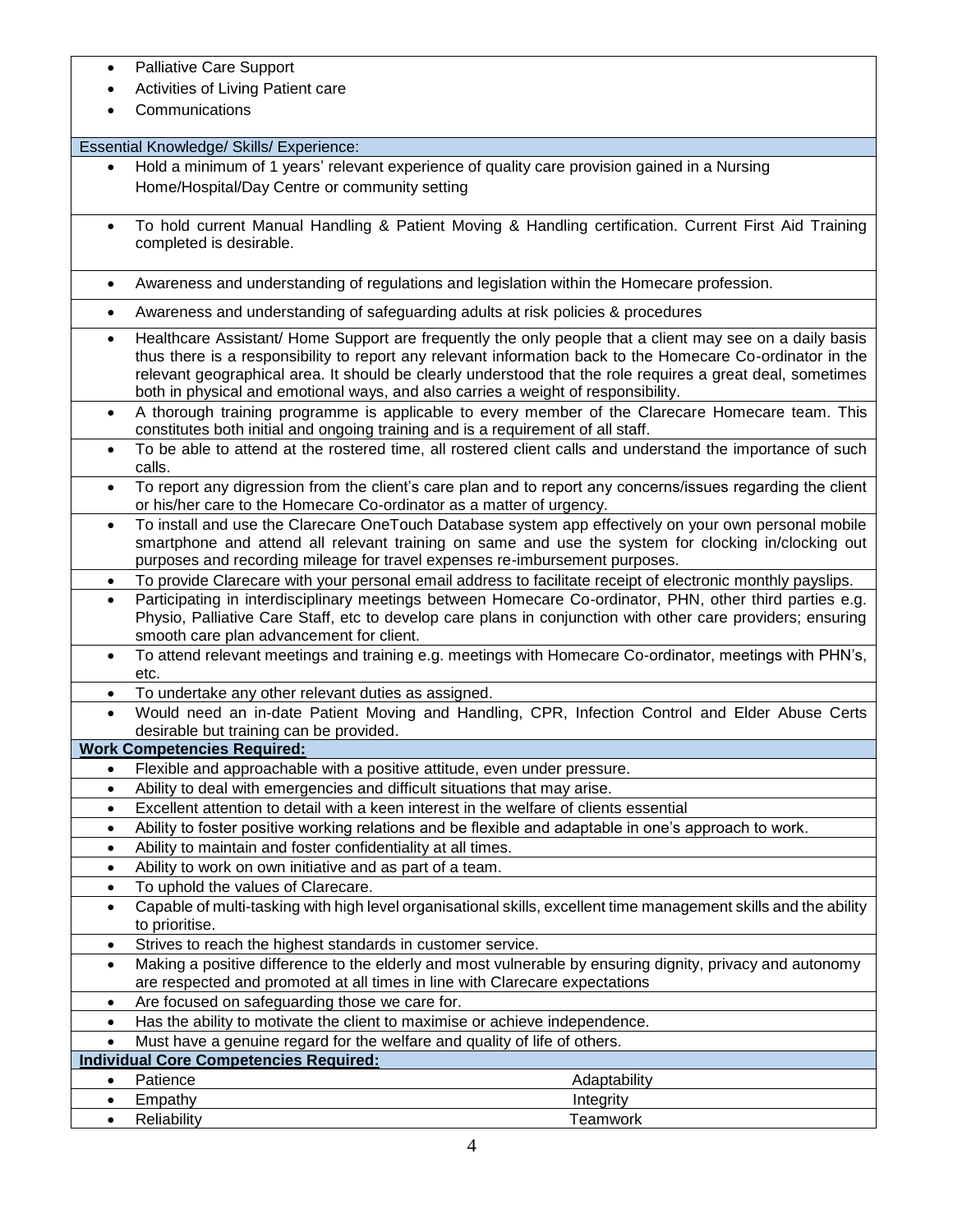| Flexibility | Punctual           |
|-------------|--------------------|
| Enthusiasm  | Confidentiality    |
| Responsible | <b>frustworthy</b> |